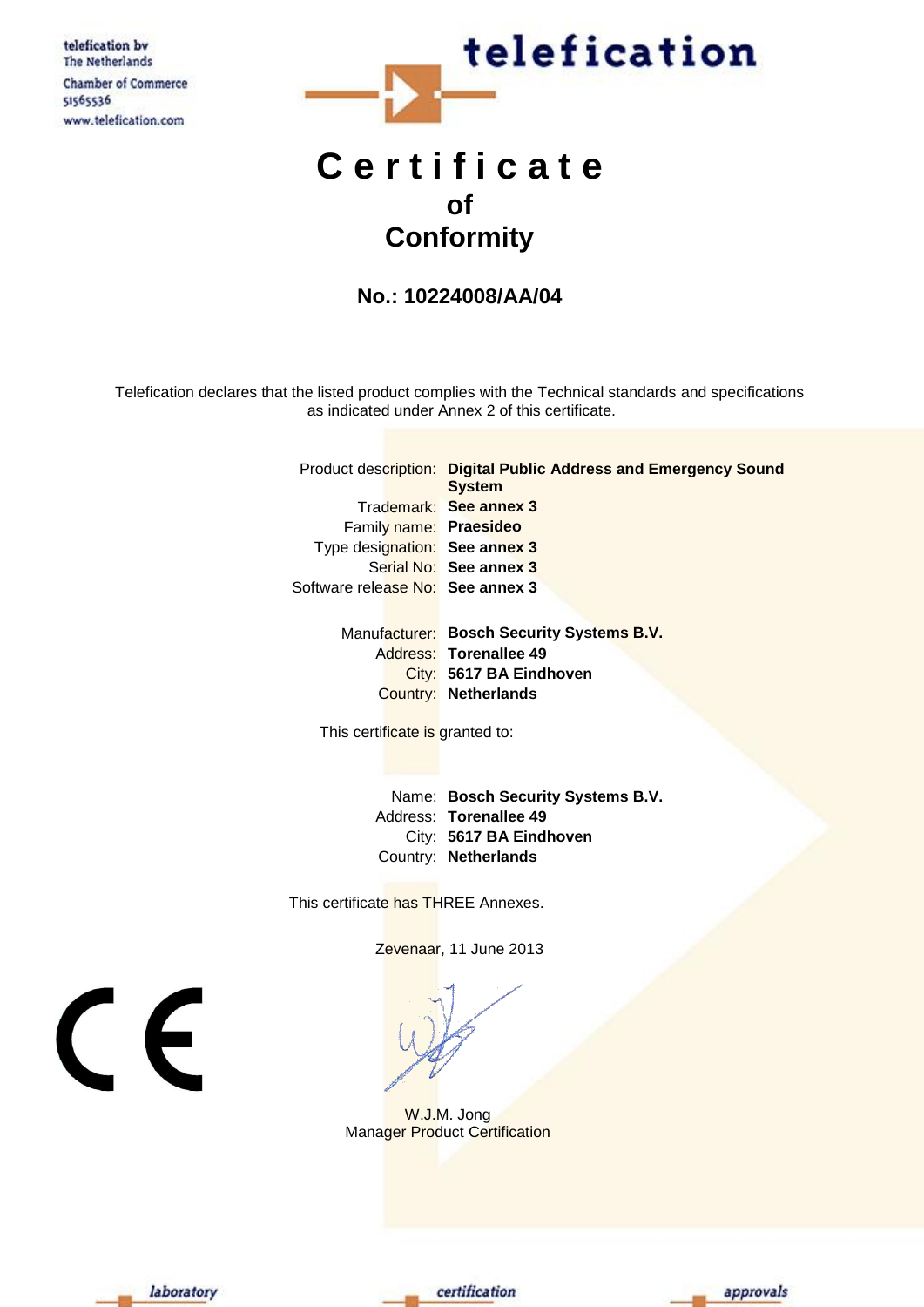

• The validity of this Certificate is limited to products, which are equal to the one examined.

## **Remarks and observations**

## *The following conditions are applicable:*

The tested configuration of the Praesideo system is representative for comparable combinations of components as identified in annex 3 of this certificate. Each component may be installed multiple times into a Praesideo system. The installer is responsible for the correct selection of components and ISO 7240-16 compliance of the completely installed system. ISO 7240-16 compliance of the Praesideo system is only achieved if the installer fulfills all installer specific requirements as stated in the EN 54-16 AND ISO 7240-16 compliance checklists in the installation and user instructions.

Certification of the Praesideo Digital Public Address and Emergency Sound System includes the cabinets (i.e. the enclosed 19" racks) in which the system components are mounted. It is allowed to use one or more cabinets, depending on the size of the Praesideo system. Within the same cabinet family different heights are allowed up to a maximum height that depends on the brand and type of an approved cabinet. The following cabinets have been approved for use with Praesideo:

• Rittal TS8 series, with lockable glass door, side panels, temperature controlled top fans and having a fixed frame with a maximum height of 42 HU or a lockable swing frame with a maximum height of 40 HU.

Only batteries as mentioned in the user manuals of the battery chargers are allowed to be used and must be placed on the ground plane of the cabinet, free from the walls.

• The power supply system ZDSO400E-AK3 can consist of: main power supply ZDSO-400-E, additional power supply ZDSOR-400-E, additional power supply ZDSOT-400-E, distribution panel PD-2U-x, battery circuit resistance measurer RMB-1.

Implemented optional functions with requirements (per clause of ISO 7240-16):

- 7.2 Alert signal
- 7.5 Audible warning
- 7.8.2 Silencing of the voice-alarm condition with a manual control
- 7.9.2 Reset of the voice-alarm condition with a manual control
- 7.10 Output to alarm devices
- 7.11 Voice-alarm condition output signal
- 8.2.6.1 Faults related to the transmission path to the emergency detection system
- 8.2.6.2 Faults related to emergency-loudspeaker zones
- 11 Manual mode control
- 11.3 Indication of emergency-loudspeaker zones in the fault-warning condition
- 12 Interface to external control device(s)
- 13 Emergency microphone(s)
- 13.2 Microphone priority
- 13.3 Microphone emergency-loudspeaker-zone control
- 14.14 Redundant power amplifiers

The battery mid-point monitor, model SD08 from Alpha Technologies Ltd., may be used with the PRS-48CH12 battery charger and mounted in the cabinet, but is excluded from certification.

The Cobranet Interface is only ISO 7240-16 compliant in combination with the Hirschmann Switch RSR20-0800M2M2T1UCCHPHH07.1.01.

There are three Praesideo systems possible:

\* Praesideo 3.5 system based on network controller PRS-NCO-B and PRS-SW software version 3.5x (where x can be 0, 1, 2 or 3)

\* Praesideo 3.6 system based on network controller PRS-NCO-B and PRS-SW software version 3.6

\* Praesideo 4.0 system based on network controller PRS-NCO3 and PRS-SW software version 4.0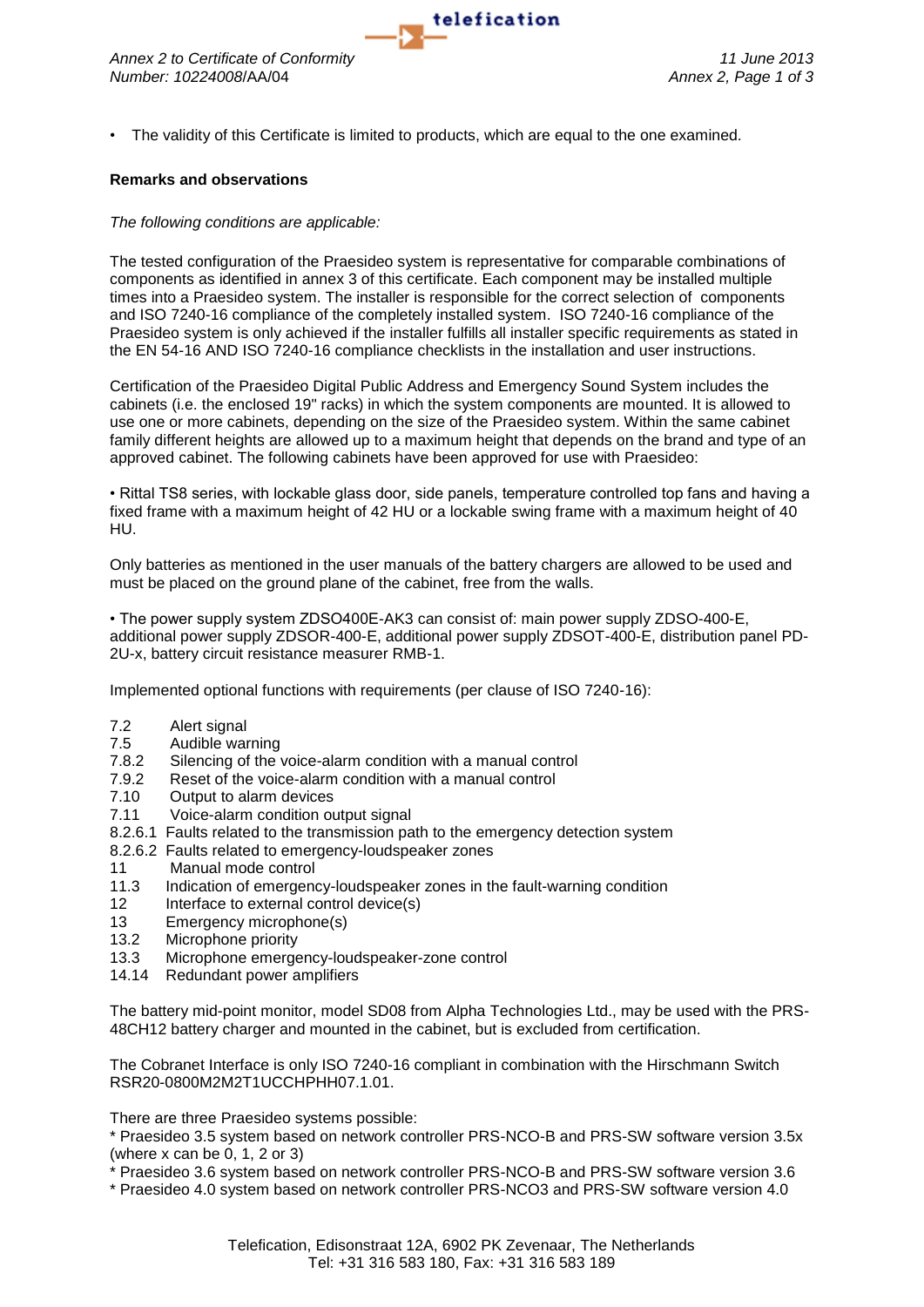

*Number: 10224008*/AA/04 *Annex 2, Page 2 of 3*

## **Documentation lodged for this Certificate of Conformity**

*Test Reports:*

- CNPP: 100070, 23 July 2010
- CNPP: 110019, 17 March 2011
- Telefication B.V.: 20104096803 Rev 1.10, 03 September 2012
- Telefication B.V.: 20114721802 Rev.1.00, 03 September 2012
- Telefication B.V.: 20124320804 Ver. 1.00, 25 February 2013
- VdS GmbH: BMA 11111, 12 January 2012

*Product Documentation:*

- Assembly drawings
- Bill of materials
- Block diagram
- Electric diagrams
- Photos
- User manual
- Manufacturer's declarations

#### **Technical Standards and Specifications**

*The product shows no non-compliances with:*

| - EN 50130-4:    | December, 1995    |
|------------------|-------------------|
| - EN 50130-4/A1: | April, 1998       |
| - EN 50130-4/A2: | January, 2003     |
| $-$ ISO 7240-16: | <b>July, 2007</b> |
| - ISO 7240-4:    | August, 2003      |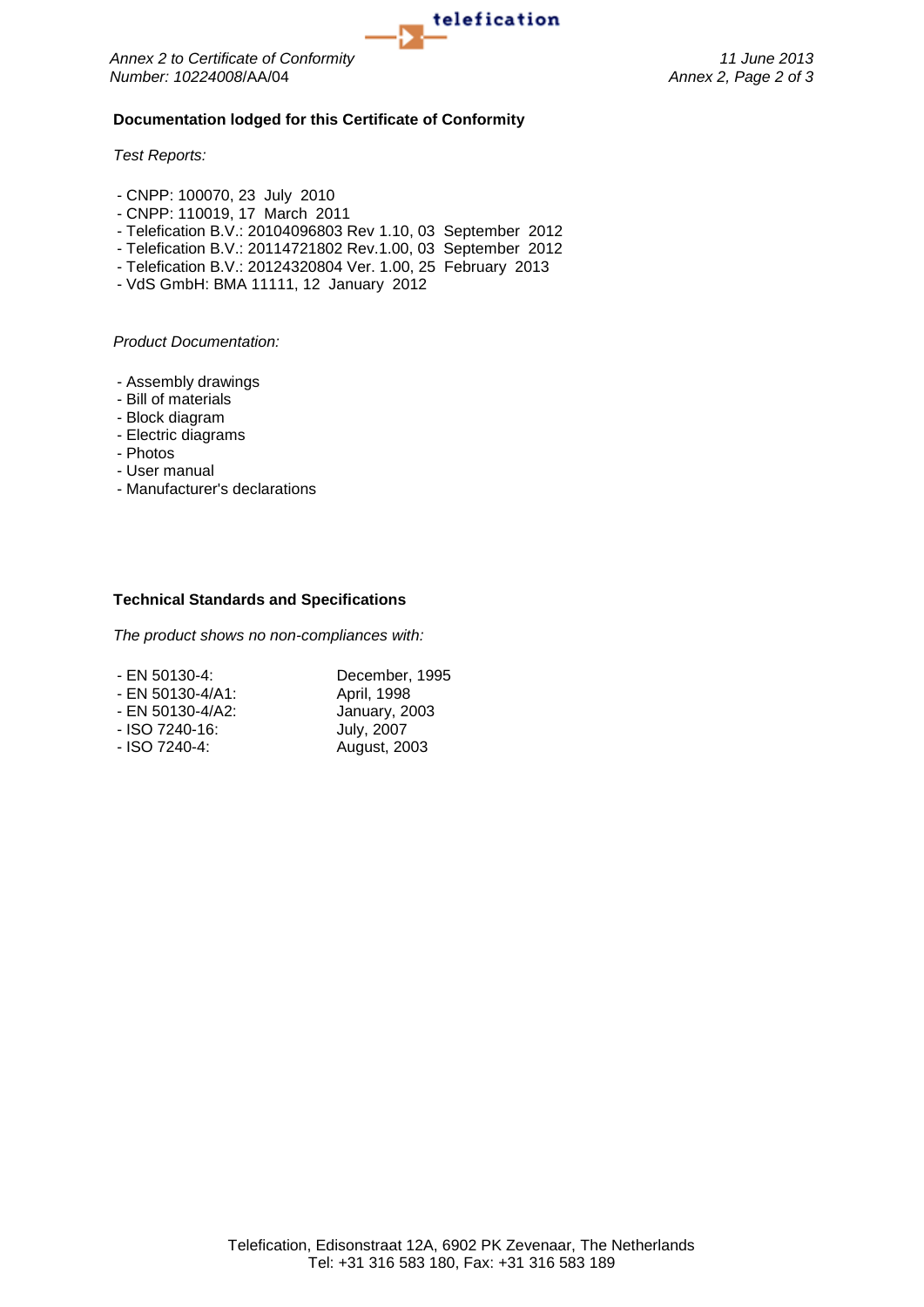

**1elefication**<br>Annex 2 to Certificate of Conformity<br>Number: 10224008/AA/04<br>*Annex 2, Page 3 of 3 Number: 10224008*/AA/04 *Annex 2, Page 3 of 3*

### **Technical features and characteristics**

*The product includes the following features and characteristics:*

Voice Alarm Equipment:

- 100V loudspeaker outputs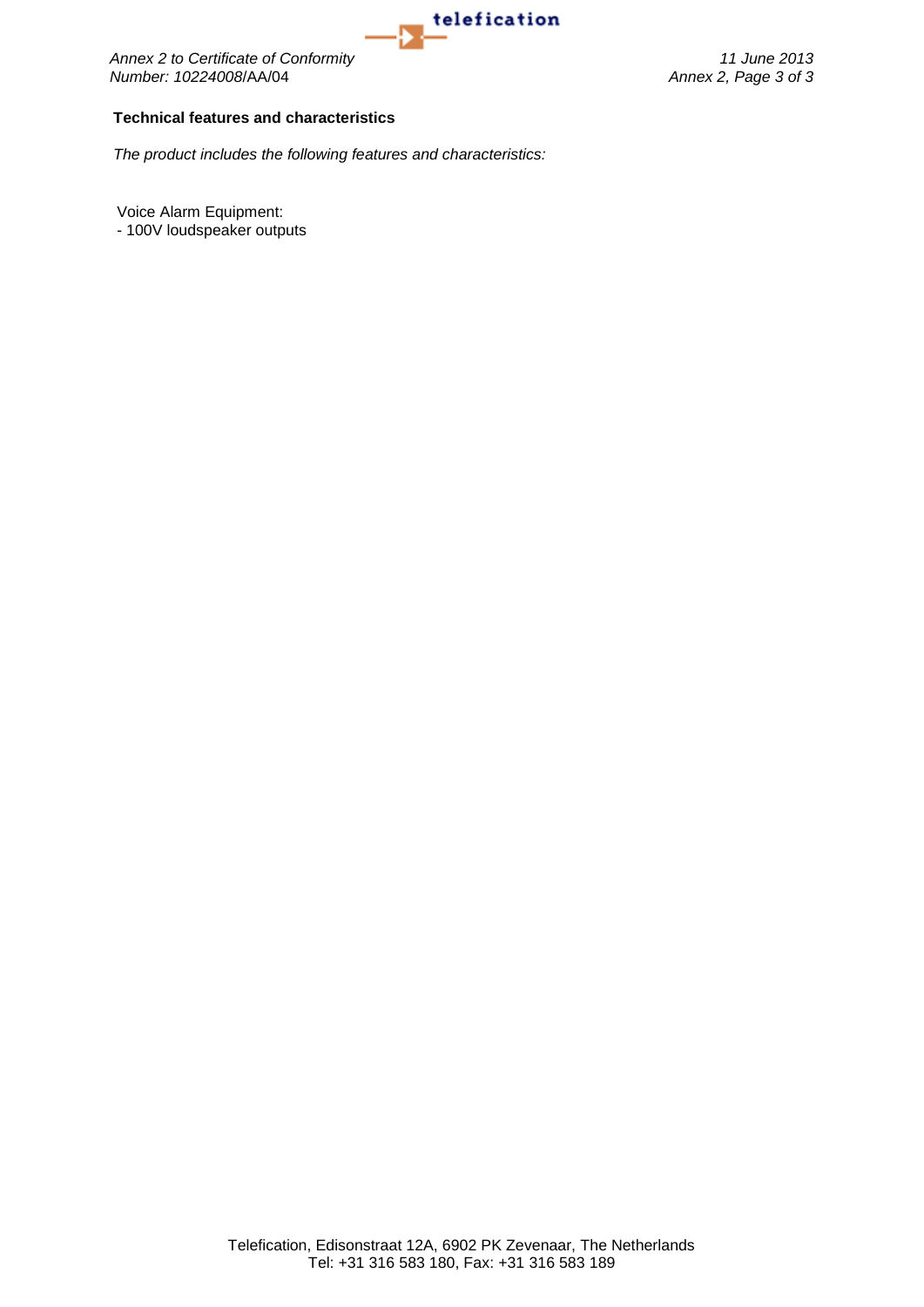

## **The product as described in this Certificate of Conformity includes the following type designations:**

| - Product description: | Digital Public Address and Emergency Sound System |
|------------------------|---------------------------------------------------|
| - Trademark:           | <b>BOSCH</b>                                      |
| - Family name:         | Praesideo                                         |
| - Type Designation:    | Praesideo 3.5                                     |
| - Software version:    | 3.5 $x$ (where x can be 0,1,2 or 3)               |
| - Product description: | Digital Public Address and Emergency Sound System |
| - Trademark:           | <b>BOSCH</b>                                      |
| - Family name:         | Praesideo                                         |
| - Type Designation:    | Praesideo 3.6                                     |
| - Software version:    | 3.6                                               |
| - Product description: | Digital Public Address and Emergency Sound System |
| - Trademark:           | <b>BOSCH</b>                                      |
| - Family name:         | Praesideo                                         |
| - Type Designation:    | Praesideo 4.0                                     |
| - Software version:    | 4.0                                               |
| - Product description: | 48 VDC Battery Charger                            |
| - Trademark:           | <b>BOSCH</b>                                      |
| - Family name:         | Praesideo                                         |
| - Type Designation:    | <b>PRS-48CH12</b>                                 |
| - Hardware version:    | N/A                                               |
| - Software version:    | $3.5x$ & $3.6$ & $4.0$                            |
| - Product description: | 48 VDC Battery Charger                            |
| - Trademark:           | <b>PSD</b>                                        |
| - Family name:         | Praesideo                                         |
| - Type Designation:    | PRS-48CHxx-DE (where xx can be 02, 05, 06 or 07)  |
| - Hardware version:    | N/A                                               |
| - Software version:    | 3.5x & 3.6 & 4.0                                  |
| - Product description: | Audio Expander                                    |
| - Trademark:           | <b>BOSCH</b>                                      |
| - Family name:         | Praesideo                                         |
| - Type Designation:    | LBB4402/00                                        |
| - Hardware version:    | 16/15                                             |
| - Software version:    | 3.5x & 3.6 & 4.0                                  |
| - Product description: | Basic Amplifier 1 x 500 W                         |
| - Trademark:           | <b>BOSCH</b>                                      |
| - Family name:         | Praesideo                                         |
| - Type Designation:    | <b>PRS-1B500</b>                                  |
| - Hardware version:    | 06/05                                             |
| - Software version:    | 3.5x & 3.6 & 4.0                                  |
| - Product description: | Basic Amplifier 2 x 250 W                         |
| - Trademark:           | <b>BOSCH</b>                                      |
| - Family name:         | Praesideo                                         |
| - Type Designation:    | <b>PRS-2B250</b>                                  |
| - Hardware version:    | 06/05                                             |
| - Software version:    | 3.5x & 3.6 & 4.0                                  |
| - Product description: | Basic Amplifier 4 x 125 W                         |
| - Trademark:           | <b>BOSCH</b>                                      |
| - Family name:         | Praesideo                                         |
| - Type Designation:    | PRS-4B125                                         |
| - Hardware version:    | 06/05                                             |
| - Software version:    | 3.5x & 3.6 & 4.0                                  |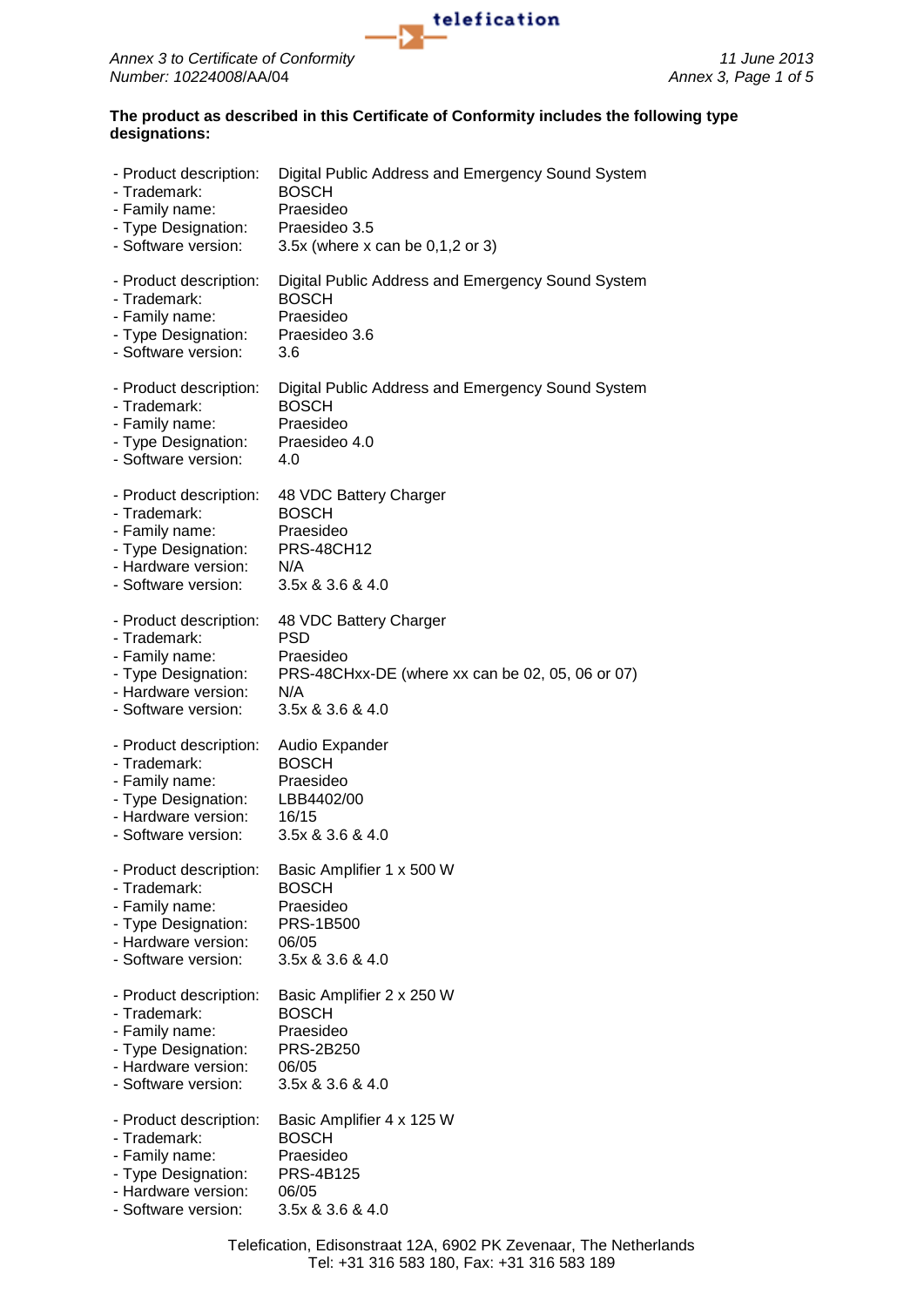

**telefication**<br>Annex 3 to Certificate of Conformity<br>Number: 10224008/AA/04 *11* June 2013 *Number: 10224008*/AA/04 *Annex 3, Page 2 of 5*

| - Product description: | Basic Amplifier 8 x 60 W        |
|------------------------|---------------------------------|
| - Trademark:           | <b>BOSCH</b>                    |
| - Family name:         | Praesideo                       |
| - Type Designation:    | <b>PRS-8B060</b>                |
| - Hardware version:    | 06/05                           |
| - Software version:    | 3.5x & 3.6 & 4.0                |
| - Product description: | <b>Basic Call Station</b>       |
| - Trademark:           | <b>BOSCH</b>                    |
| - Family name:         | Praesideo                       |
| - Type Designation:    | LBB4430/00                      |
| - Hardware version:    | 06/15                           |
| - Software version:    | 3.5x & 3.6 & 4.0                |
| - Product description: | Call Stacker                    |
| - Trademark:           | <b>BOSCH</b>                    |
| - Family name:         | Praesideo                       |
| - Type Designation:    | PRS-CRF                         |
| - Hardware version:    | 01/10                           |
| - Software version:    | 3.5x & 3.6 & 4.0                |
| - Product description: | <b>Call Station Interface</b>   |
| - Trademark:           | <b>BOSCH</b>                    |
| - Family name:         | Praesideo                       |
| - Type Designation:    | <b>PRS-CSI</b>                  |
| - Hardware version:    | 01/15 & 01/20                   |
| - Software version:    | 3.5x & 3.6 & 4.0                |
| - Product description: | Call Station Keypad             |
| - Trademark:           | <b>BOSCH</b>                    |
| - Family name:         | Praesideo                       |
| - Type Designation:    | LBB4432/00                      |
| - Hardware version:    | 01/18 & 01/19                   |
| - Software version:    | 3.5x & 3.6 & 4.0                |
| - Product description: | Cobranet Interface              |
| - Trademark:           | <b>BOSCH</b>                    |
| - Family name:         | Praesideo                       |
| - Type Designation:    | LBB4404/00                      |
| - Hardware version:    | 03/10 & 03/15                   |
| - Software version:    | 3.5x & 3.6 & 4.0                |
| - Product description: | <b>EOL Supervision Board</b>    |
| - Trademark:           | <b>BOSCH</b>                    |
| - Family name:         | Praesideo                       |
| - Type Designation:    | LBB4443/00                      |
| - Hardware version:    | 01/05                           |
| - Software version:    | 3.5x & 3.6 & 4.0                |
| - Product description: | Fiber Interface                 |
| - Trademark:           | <b>BOSCH</b>                    |
| - Family name:         | Praesideo                       |
| - Type Designation:    | PRS-FIN                         |
| - Hardware version:    | 03/15                           |
| - Software version:    | 3.5x & 3.6 & 4.0                |
| - Product description: | Fiber Interface Non-Addressable |
| - Trademark:           | <b>BOSCH</b>                    |
| - Family name:         | Praesideo                       |
| - Type Designation:    | PRS-FINNA                       |
| - Hardware version:    | 03/15                           |
| - Software version:    | 3.5x & 3.6 & 4.0                |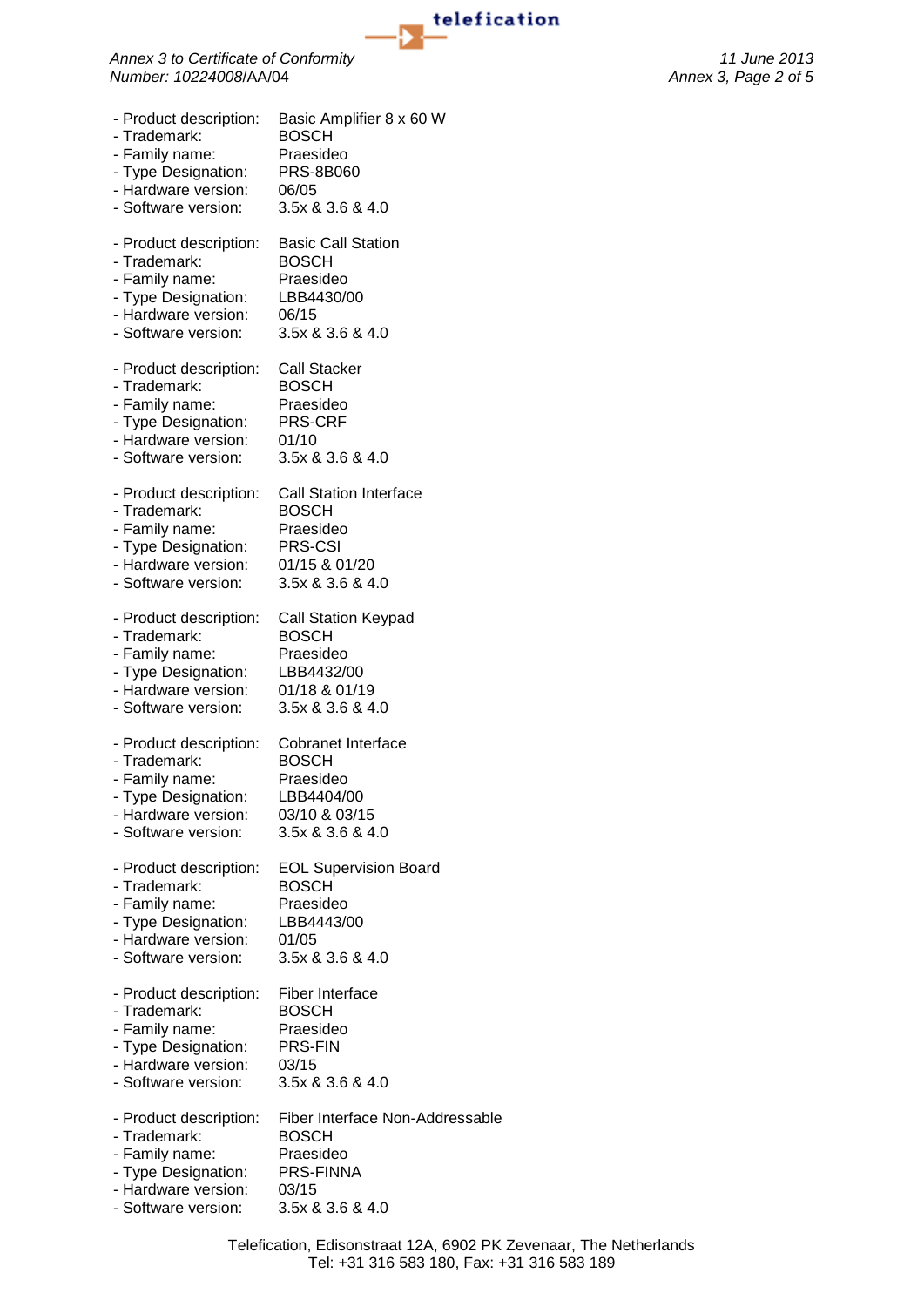

**1elefication**<br>Annex 3 to Certificate of Conformity<br>Number: 10224008/AA/04<br>*Annex 3, Page 3 of 5 Number: 10224008*/AA/04 *Annex 3, Page 3 of 5*

| - Product description: | <b>Fiber Interface Single-Mode</b> |
|------------------------|------------------------------------|
| - Trademark:           | <b>BOSCH</b>                       |
| - Family name:         | Praesideo                          |
| - Type Designation:    | <b>PRS-FINS</b>                    |
| - Hardware version:    | 03/15                              |
| - Software version:    | 3.5x & 3.6 & 4.0                   |
| - Product description: | IP Audio Interface                 |
| - Trademark:           | <b>BOSCH</b>                       |
| - Family name:         | Praesideo                          |
| - Type Designation:    | PRS-1AIP1                          |
| - Hardware version:    | 2.0                                |
| - Software version:    | 3.5x & 3.6 & 4.0                   |
| - Product description: | Line Supervision Set               |
| - Trademark:           | <b>BOSCH</b>                       |
| - Family name:         | Praesideo                          |
| - Type Designation:    | LBB4442/00                         |
| - Hardware version:    | 01/10                              |
| - Software version:    | 3.5x & 3.6 & 4.0                   |
| - Product description: | <b>LSP Supervision Board</b>       |
| - Trademark:           | <b>BOSCH</b>                       |
| - Family name:         | Praesideo                          |
| - Type Designation:    | LBB4441/00                         |
| - Hardware version:    | 01/05                              |
| - Software version:    | 3.5x & 3.6 & 4.0                   |
| - Product description: | Multichannel Interface             |
| - Trademark:           | <b>BOSCH</b>                       |
| - Family name:         | Praesideo                          |
| - Type Designation:    | PRS-16MCI                          |
| - Hardware version:    | 04/10                              |
| - Software version:    | 3.5x & 3.6 & 4.0                   |
| - Product description: | <b>Network Controller</b>          |
| - Trademark:           | <b>BOSCH</b>                       |
| - Family name:         | Praesideo                          |
| - Type Designation:    | PRS-NCO3                           |
| - Hardware version:    | 30/00 & 30/10                      |
| - Software version:    | 4.0                                |
| - Product description: | <b>Network Controller</b>          |
| - Trademark:           | <b>BOSCH</b>                       |
| - Family name:         | Praesideo                          |
| - Type Designation:    | PRS-NCO-B                          |
| - Hardware version:    | 21/05 & 21/08                      |
| - Software version:    | 3.5x & 3.6                         |
| - Product description: | Network Splitter                   |
| - Trademark:           | <b>BOSCH</b>                       |
| - Family name:         | Praesideo                          |
| - Type Designation:    | PRS-NSP                            |
| - Hardware version:    | 03/15                              |
| - Software version:    | 3.5x & 3.6 & 4.0                   |
| - Product description: | Numeric Keypad                     |
| - Trademark:           | <b>BOSCH</b>                       |
| - Family name:         | Praesideo                          |
| - Type Designation:    | PRS-CSNKP                          |
| - Hardware version:    | 01/18                              |
| - Software version:    | 3.5x & 3.6 & 4.0                   |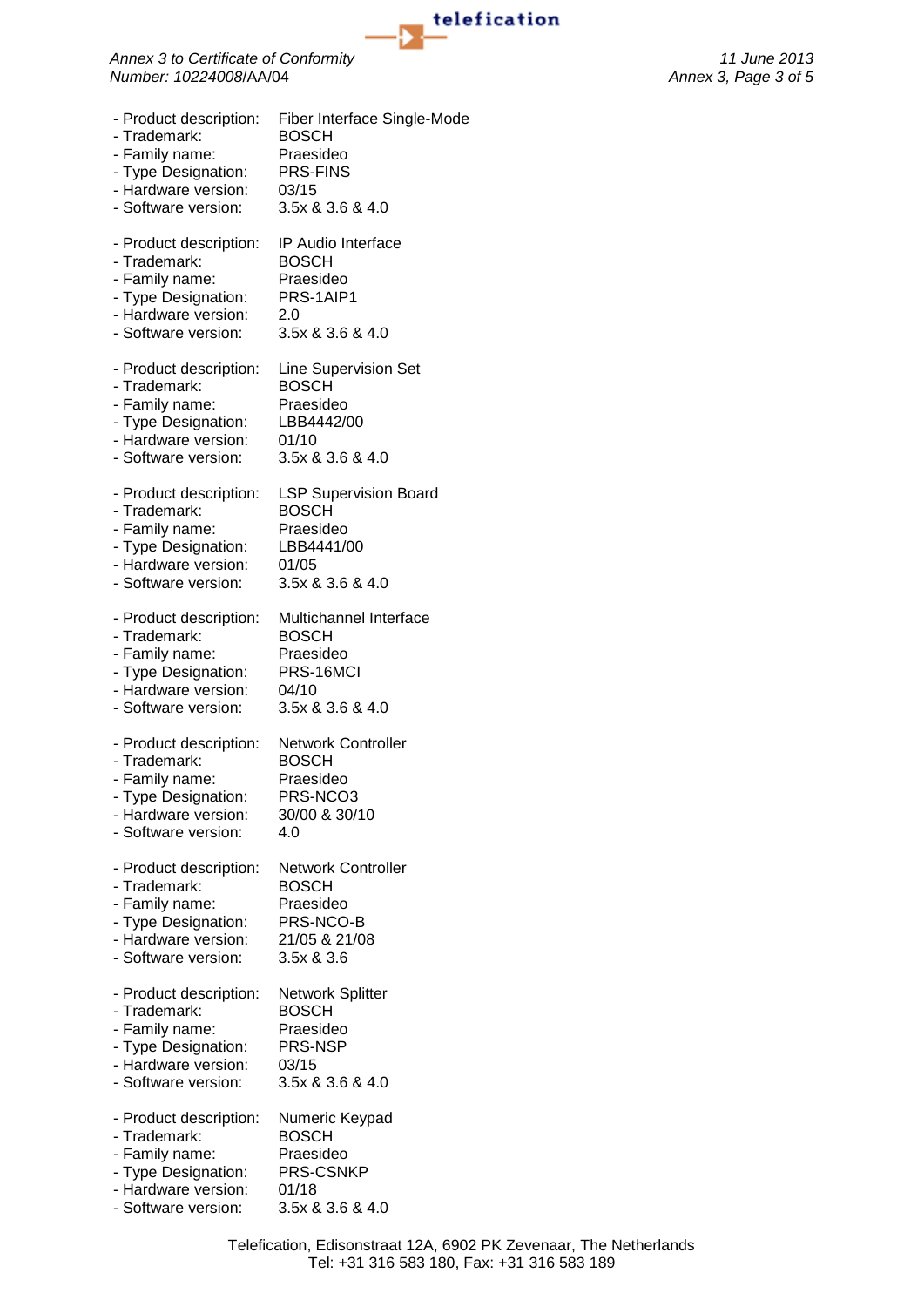

**1elefication**<br>Annex 3 to Certificate of Conformity<br>Number: 10224008/AA/04<br>Annex 3, Page 4 of 5 *Number: 10224008*/AA/04 *Annex 3, Page 4 of 5*

| - Product description: | Power Amplifier 1 x 500 W                                                |
|------------------------|--------------------------------------------------------------------------|
| - Trademark:           | <b>BOSCH</b>                                                             |
| - Family name:         | Praesideo                                                                |
| - Type Designation:    | <b>PRS-1P500</b>                                                         |
| - Hardware version:    | 06/05 & 06/10                                                            |
| - Software version:    | 3.5x & 3.6 & 4.0                                                         |
| - Product description: | Power Amplifier 2 x 250 W                                                |
| - Trademark:           | <b>BOSCH</b>                                                             |
| - Family name:         | Praesideo                                                                |
| - Type Designation:    | <b>PRS-2P250</b>                                                         |
| - Hardware version:    | 06/05 & 06/10                                                            |
| - Software version:    | 3.5x & 3.6 & 4.0                                                         |
| - Product description: | Power Amplifier 4 x 125 W                                                |
| - Trademark:           | <b>BOSCH</b>                                                             |
| - Family name:         | Praesideo                                                                |
| - Type Designation:    | <b>PRS-4P125</b>                                                         |
| - Hardware version:    | 06/05 & 06/10                                                            |
| - Software version:    | 3.5x & 3.6 & 4.0                                                         |
| - Product description: | Power Amplifier 8 x 60 W                                                 |
| - Trademark:           | <b>BOSCH</b>                                                             |
| - Family name:         | Praesideo                                                                |
| - Type Designation:    | LBB4428/00                                                               |
| - Hardware version:    | 04/05 & 05/05                                                            |
| - Software version:    | 3.5x & 3.6 & 4.0                                                         |
| - Product description: | Power supply system with battery backup for Voice Alarm System Praesideo |
| - Trademark:           | <b>Merawex</b>                                                           |
| - Family name:         | Praesideo                                                                |
| - Type Designation:    | ZDSO400E-AK3                                                             |
| - Hardware version:    | N/A                                                                      |
| - Software version:    | 3.5x & 3.6 & 4.0                                                         |
| - Product description: | Praesideo Software                                                       |
| - Trademark:           | <b>BOSCH</b>                                                             |
| - Family name:         | Praesideo                                                                |
| - Type Designation:    | PRS-SW                                                                   |
| - Hardware version:    | N/A                                                                      |
| - Software version:    | 3.5 $x$ (where x can be 0,1,2 or 3)                                      |
| - Product description: | Praesideo Software                                                       |
| - Trademark:           | <b>BOSCH</b>                                                             |
| - Family name:         | Praesideo                                                                |
| - Type Designation:    | PRS-SW                                                                   |
| - Hardware version:    | N/A                                                                      |
| - Software version:    | 3.6                                                                      |
| - Product description: | Praesideo Software                                                       |
| - Trademark:           | <b>BOSCH</b>                                                             |
| - Family name:         | Praesideo                                                                |
| - Type Designation:    | PRS-SW                                                                   |
| - Hardware version:    | N/A                                                                      |
| - Software version:    | 4.0                                                                      |
| - Product description: | <b>Remote Call Station</b>                                               |
| - Trademark:           | <b>BOSCH</b>                                                             |
| - Family name:         | Praesideo                                                                |
| - Type Designation:    | PRS-CSR                                                                  |
| - Hardware version:    | 01/15 & 01/20                                                            |
| - Software version:    | 3.5x & 3.6 & 4.0                                                         |